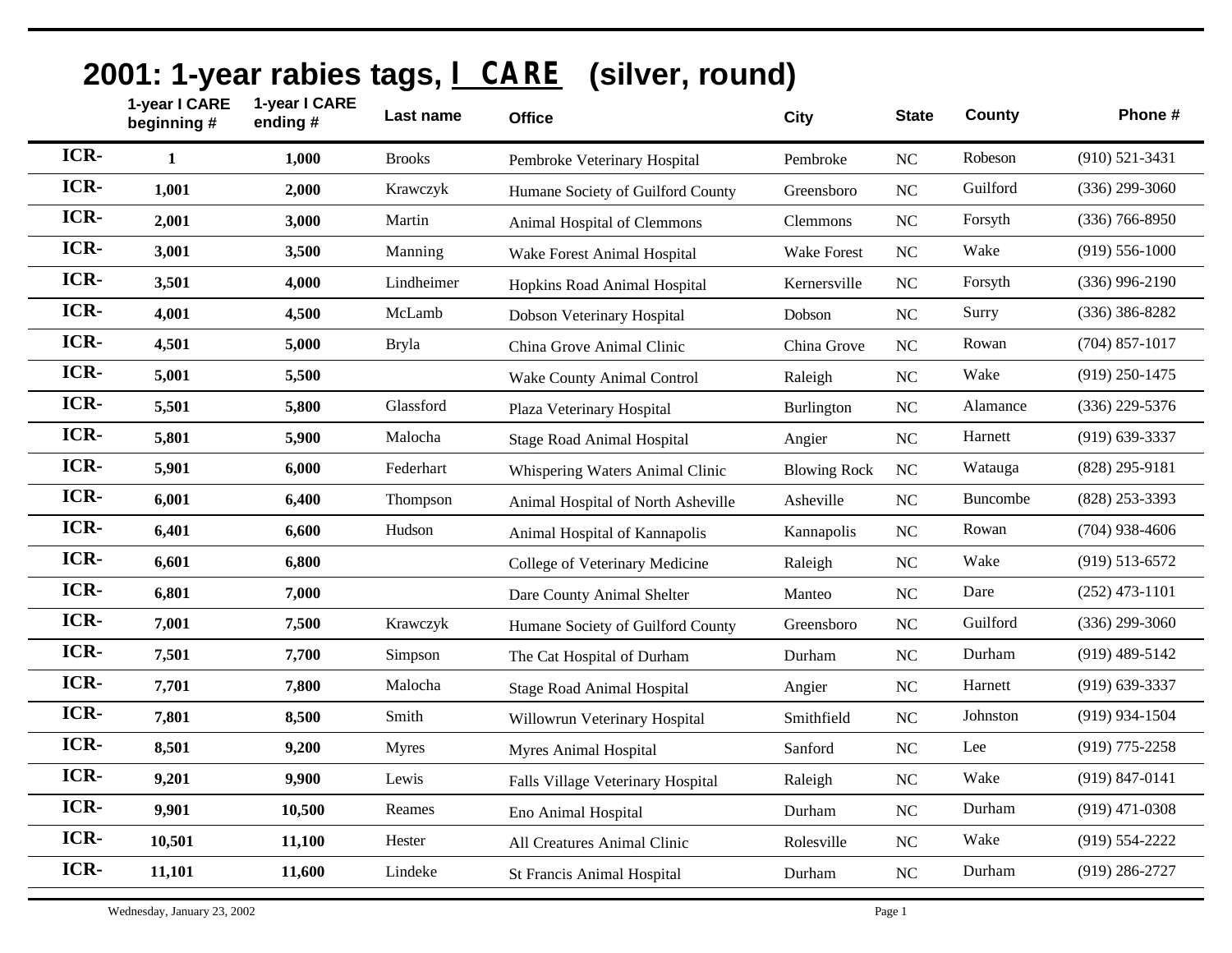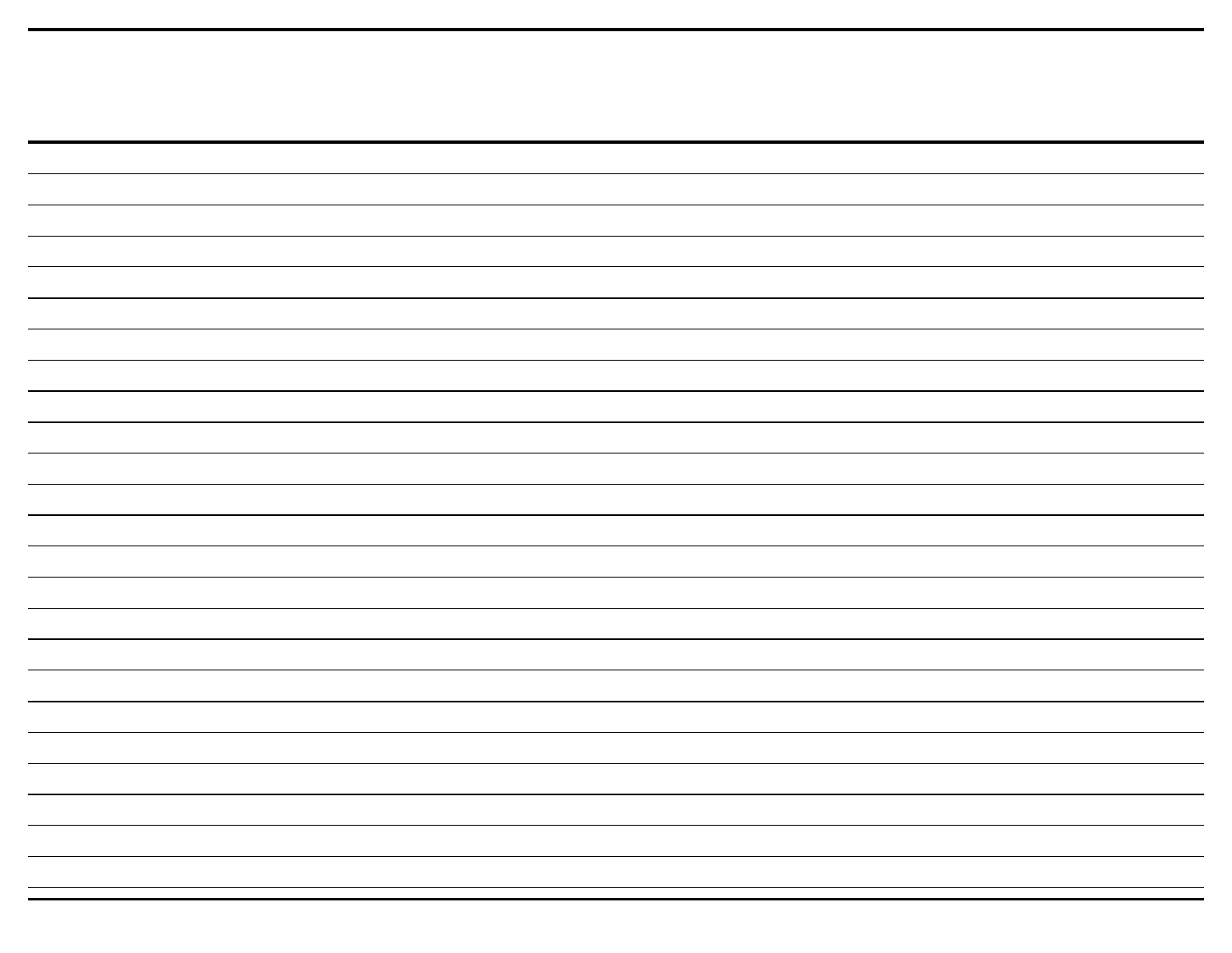|      | 1-year I CARE<br>beginning # | 1-year I CARE<br>ending# | Last name      | <b>Office</b>                        | City               | <b>State</b> | County      | Phone #            |
|------|------------------------------|--------------------------|----------------|--------------------------------------|--------------------|--------------|-------------|--------------------|
| ICR- | 11,601                       | 12,000                   | <b>Bird</b>    | Morehead Animal Hospital             | Morehead City      | NC           | Carteret    | $(252)$ 726-0181   |
| ICR- | 12,001                       | 12,400                   | Hawkins        | Colony Park Animal Hospital          | Durham             | $\rm NC$     | Durham      | $(919)$ 489-9156   |
| ICR- | 12,401                       | 12,800                   | Bowman         | <b>Bowman Animal Hospital</b>        | Raleigh            | $\rm NC$     | Wake        | $(919) 847 - 6216$ |
| ICR- | 12,801                       | 13,100                   | Glassford      | Plaza Veterinary Hospital            | Burlington         | $\rm NC$     | Alamance    | $(336)$ 229-5376   |
| ICR- | 13,101                       | 13,400                   | Jordan         | Duraleigh Animal Hospital            | Raleigh            | $\rm NC$     | Wake        | $(919) 783 - 5191$ |
| ICR- | 13,401                       | 13,700                   | <b>Tysor</b>   | <b>Chatham Veterinary Services</b>   | Siler City         | NC           | Chatham     | $(919) 742 - 4441$ |
| ICR- | 13,701                       | 13,900                   | Bradshaw       | Tri-City Animal Clinic               | <b>Forest City</b> | $\rm NC$     | Rutherford  | $(828) 286 - 2326$ |
| ICR- | 13,901                       | 14,100                   | Gore           | Spring Forest Animal Hospital        | Raleigh            | $\rm NC$     | Wake        | $(919) 878 - 7387$ |
| ICR- | 14,101                       | 14,300                   | Smith          | Four Paws Animal Hospital            | Burlington         | NC           | Orange      | $(919)$ 942-1788   |
| ICR- | 14,301                       | 14,500                   |                | Dare County Animal Shelter           | Manteo             | $\rm NC$     | Dare        | $(252)$ 473-1101   |
| ICR- | 14,501                       | 14,700                   | Krakowski      | Chatham Animal Hospital              | Cary               | NC           | Wake        | $(919)$ 469-8114   |
| ICR- | 14,701                       | 14,800                   | Robinson       | Pet House Calls                      | Raleigh            | NC           | Wake        | $(919) 782 - 2112$ |
| ICR- | 14,801                       | 14,900                   | Martin         | Warsaw-Faison Animal Hospital        | Warsaw             | NC           | Duplin      | $(910)$ 293-3348   |
| ICR- | 14,901                       | 15,000                   | Simpson        | The Cat Hospital of Durham           | Durham             | $\rm NC$     | Durham      | $(919)$ 489-5142   |
| ICR- | 15,001                       | 15,100                   | Jones          | <b>Livestock Veterinary Services</b> | Kinston            | NC           | Lenoir      | $(252)$ 527-4960   |
| ICR- | 15,101                       | 15,200                   | Krakowski      | Green Level Animal Hospital          | Cary               | $\rm NC$     | Wake        | $(919)$ 303-1611   |
| ICR- | 15,201                       | 15,300                   | <b>Bulluck</b> | Eastern Equine Veterinary Clinic     | Stantonsburg       | $\rm NC$     | Greene      | $(252)$ 747-8116   |
| ICR- | 15,301                       | 15,400                   | Saugues        | Cape Fear Equine Clinic              | Wilmington         | $\rm NC$     | New Hanover | $(910)$ 790-7042   |
| ICR- | 15,401                       | 15,500                   | Fuller         | <b>Caswell Veterinary Services</b>   | Yanceyville        | NC           | Caswell     | $(336) 694 - 6321$ |
| ICR- | 15,501                       | 16,500                   | Robinson       | Robinson Veterinary Clinic           | Newton             | $\rm NC$     | Catawba     | $(828) 294 - 2900$ |
| ICR- | 16,501                       | 17,000                   | <b>Simmons</b> | <b>Butner Veterinary Clinic</b>      | <b>Butner</b>      | $\rm NC$     | Granville   | $(919) 575 - 6210$ |
| ICR- | 17,001                       | 17,200                   | Jones          | Chowan Animal Hospital               | Edenton            | $\rm NC$     | Chowan      | $(252)$ 482-4113   |
| ICR- | 17,201                       | 17,300                   |                | <b>Madison County Animal Shelter</b> | Marshall           | $\rm NC$     | Madison     | (828) 649-3190     |
| ICR- | 17,301                       | 17,400                   | Greene         | McDowell Veterinary Clinic           | Marion             | $\rm NC$     | McDowell    | $(828) 652 - 8471$ |

## **2001: 1-year rabies tags, I CARE (silver, round)**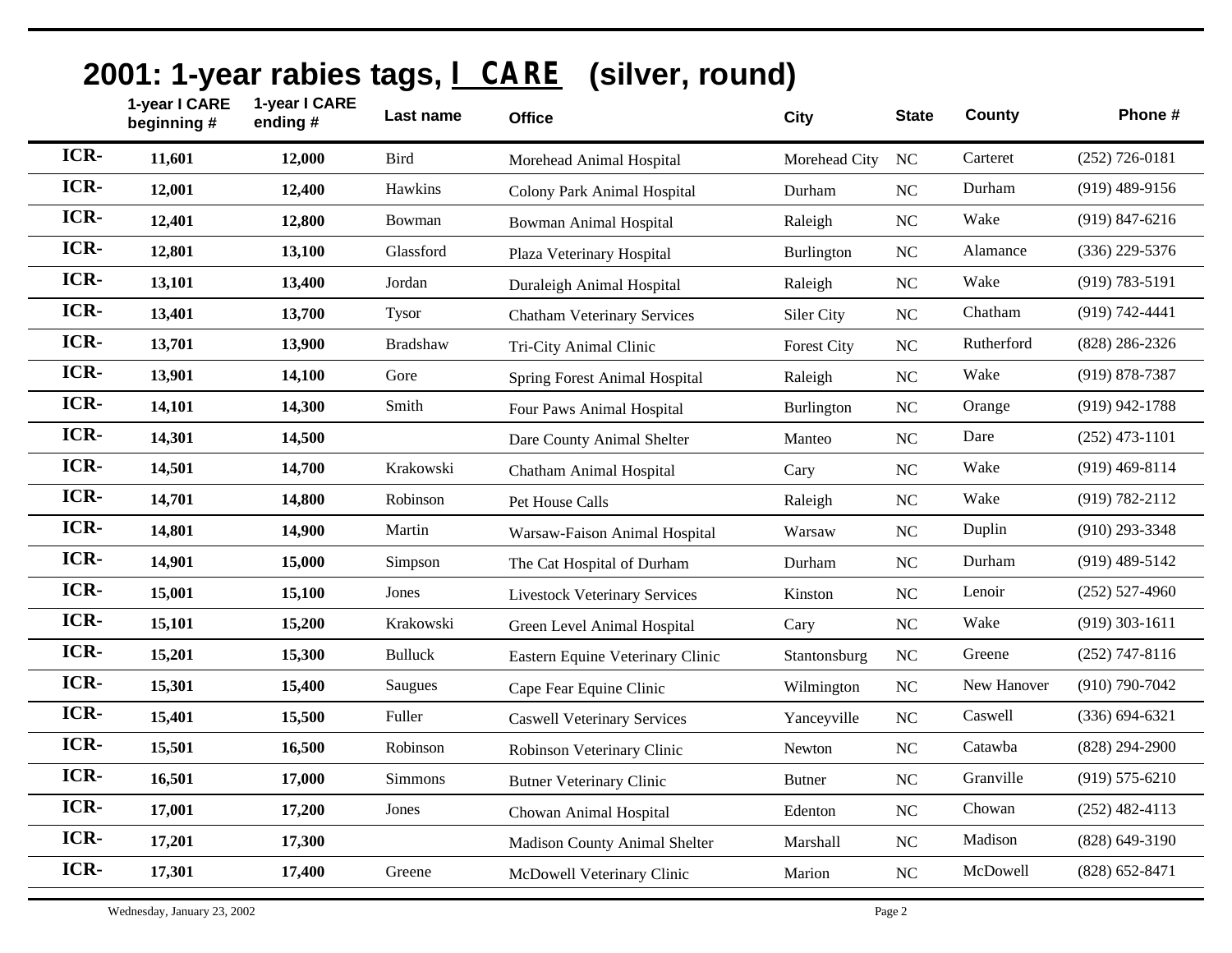